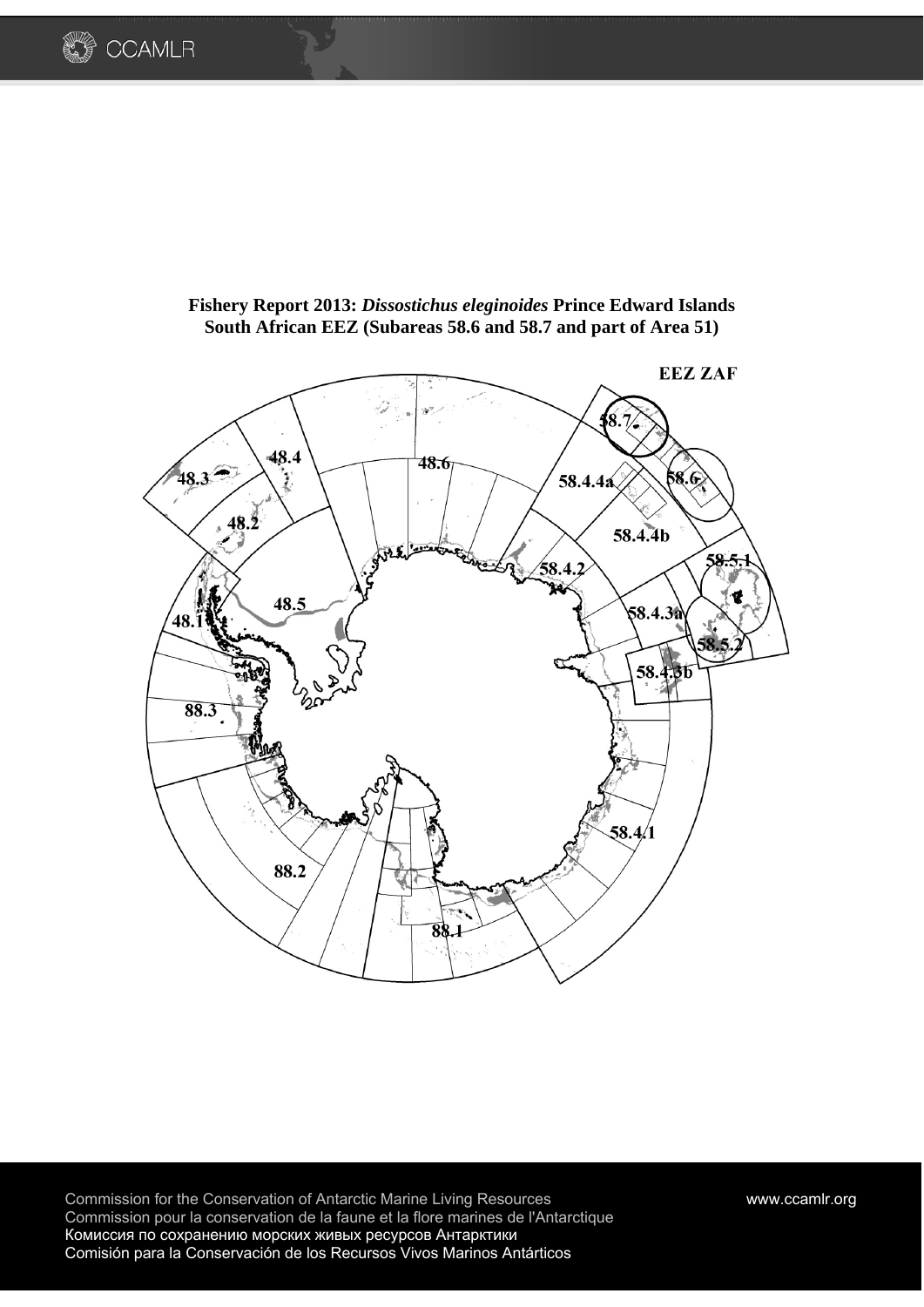# **CONTENTS**

Page

|                                                     | $\mathbf{1}$   |
|-----------------------------------------------------|----------------|
|                                                     | 1              |
|                                                     | $\overline{2}$ |
|                                                     |                |
|                                                     | 3              |
|                                                     | 3              |
|                                                     |                |
|                                                     | $\mathfrak{Z}$ |
|                                                     | 3              |
|                                                     |                |
|                                                     | $\overline{4}$ |
|                                                     | $\overline{4}$ |
|                                                     | $\overline{4}$ |
|                                                     | $\overline{4}$ |
|                                                     |                |
|                                                     | 5              |
|                                                     | 5              |
|                                                     | 5              |
|                                                     | 6              |
|                                                     | 6              |
|                                                     | 7              |
|                                                     |                |
|                                                     | $\tau$         |
|                                                     |                |
| Current management advice and conservation measures | 7              |
|                                                     |                |
|                                                     | $\tau$         |

The map on the cover page shows the management areas within the CAMLR Convention Area, the specific region related to this report is outlined in bold. Depths between 600 and 1 800 m (the 'fishable depths' for *Dissostichus* spp.) are shaded.

Throughout this report the CCAMLR fishing season is represented by the year in which that season ended, e.g. 2013 represents the 2012/13 CCAMLR fishing season (from 1 December 2012 to 30 November 2013).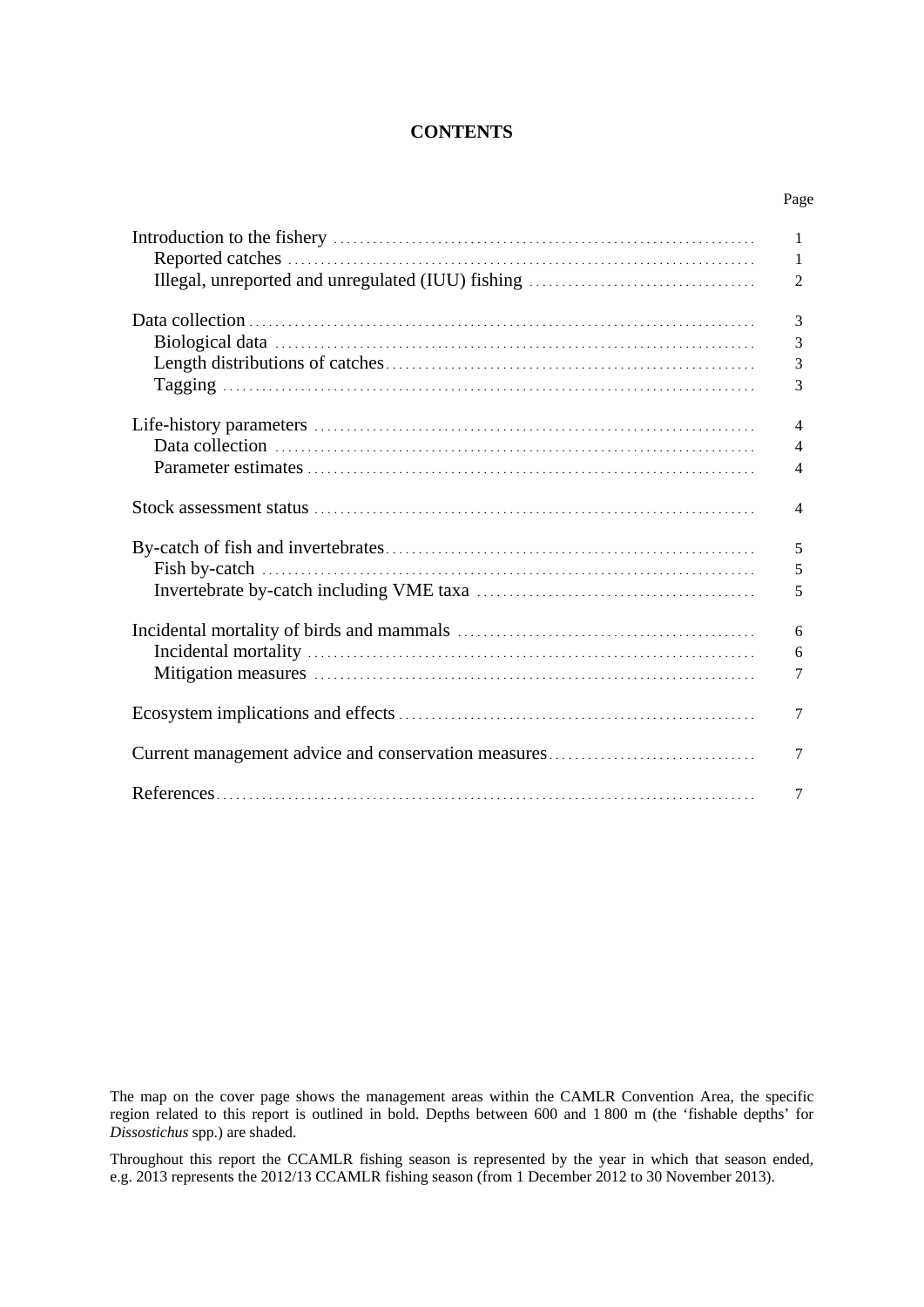# **FISHERY REPORT 2013:** *DISSOSTICHUS ELEGINOIDES* **PRINCE EDWARD ISLANDS, SOUTH AFRICAN EEZ (SUBAREAS 58.6 AND 58.7 AND PART OF AREA 51)**

# **Introduction to the fishery**

1. This report describes the licensed longline fishery for Patagonian toothfish (*Dissostichus eleginoides*) in the South African Exclusive Economic Zone (EEZ) at the Prince Edward Islands, which includes a portion each of Subareas 58.6 and 58.7 and Division 58.4.4a and also extends into FAO Area 51, outside the CAMLR Convention Area. No current legal fishery exists outside areas of national jurisdiction in either Subareas 58.6 or 58.7.

2. Reports of substantial illegal fishing prompted South Africa to establish a legal fishery around its EEZ in 1996 and five experimental permits, with a total catch limit of 2 500 tonnes, were issued for the 1997 fishing season.

3. Within the South African and French EEZs, catch limits for target and by-catch species, as well as vessel licensing, are assigned by the country of national jurisdiction. In 2005, South Africa licensed five operators with fixed proportional allocations, and a catch limit of 450 tonnes, to undertake fishing in its EEZ at the Prince Edward Islands. Between 2006 and 2010, only one operator, holding 27% of the catch limit, had been active in the fishery but in 2010, a second vessel licensed to catch the remaining 73%, entered the fishery.

4. Some experimental pot fishing was undertaken during the 2004 and 2005 seasons, but historically, most of the catch was taken with autoline and Spanish longline. In 2008, trotlines were introduced in response to high levels of catch depredation by killer whales (*Orcinus orca*) and by 2011 these have largely replaced Spanish longlines.

# **Reported catches**

5. Reported catches of *D. eleginoides* over the past 10 seasons are presented in Table 1. The highest reported catches are taken from the Subarea 58.7 sector of the EEZ. Catches decreased from 2005 to a low of 72 tonnes in 2009 after which catches increased to more than 200 tonnes and have remained steady to the present season.

6. In 2013, two vessels, the *El Shaddai* and the *Koryo Maru No. 11* caught a combined total of 264 tonnes of *D. eleginoides* representing 83% of the annual catch limit of 320 tonnes (Table 1).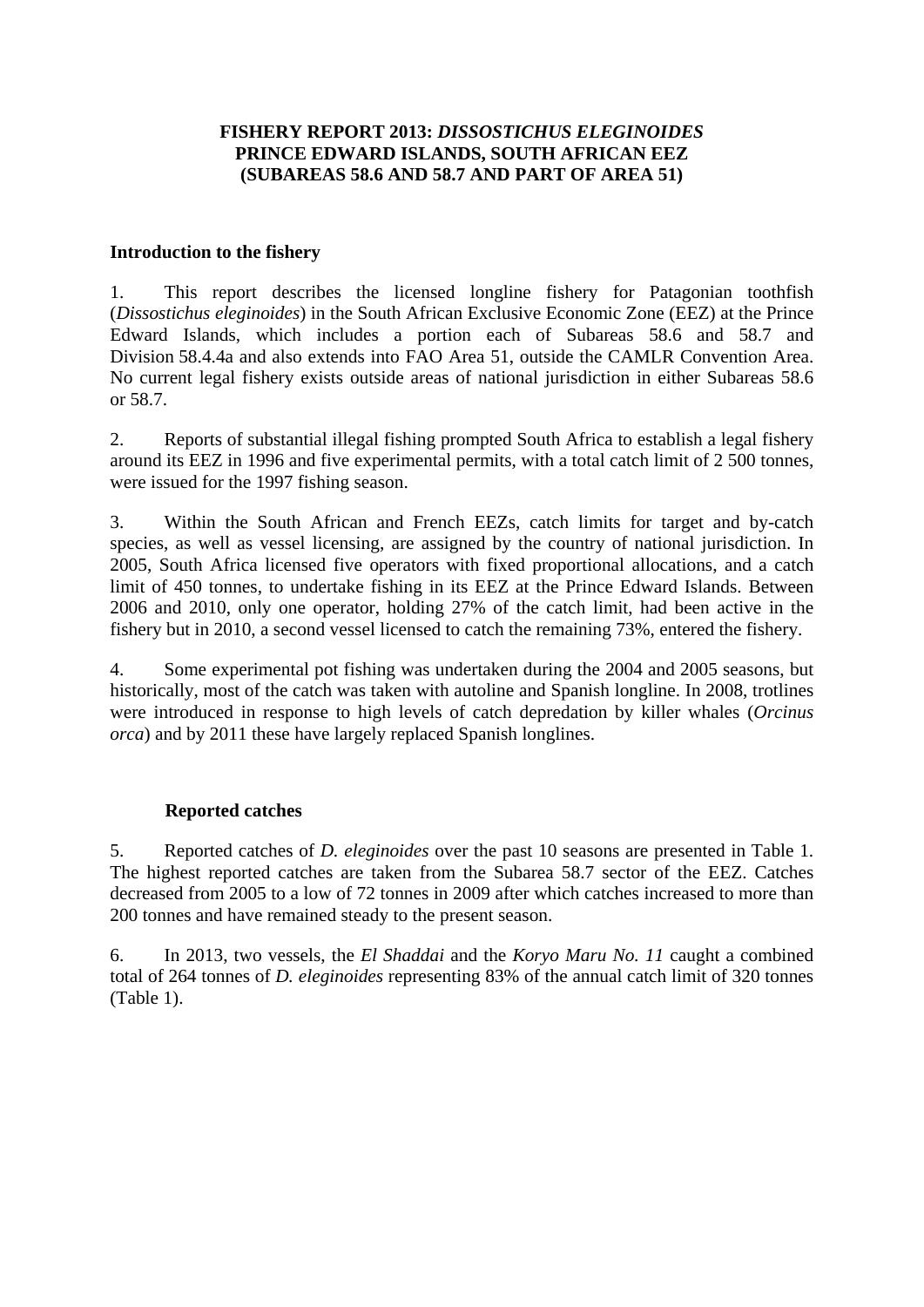| Season |         | Reported catch (tonnes) |              | Estimated | Total                        |                     |
|--------|---------|-------------------------|--------------|-----------|------------------------------|---------------------|
|        | Area 51 | Subarea 58.6            | Subarea 58.7 | Total     | <b>IUU</b> catch<br>(tonnes) | removal<br>(tonnes) |
| 1996   | 175     | 73                      | 869          | 1 1 1 6   | 4958                         | 6 0 7 4             |
| 1997   | 353     | 53                      | 1 1 9 3      | 1599      | 7 327                        | 8926                |
| 1998   | 1       | 267                     | 637          | 904       | 598                          | 1 502               |
| 1999   | 62      | 275                     | 301          | 638       | 173                          | 811                 |
| 2000   | 94      | 79                      | 1 0 1 5      | 1 1 8 8   | 191                          | 1 379               |
| 2001   | 42      | 36                      | 235          | 313       | 120                          | 433                 |
| 2002   | 34      | 67                      | 98           | 199       | 78                           | 277                 |
| 2003   | 46      | 39                      | 219          | 304       | 120                          | 424                 |
| 2004   | 33      | 71                      | 133          | 237       | 48                           | 285                 |
| 2005   | 53      | 79                      | 142          | 274       | 60                           | 334                 |
| 2006   | 22      | 27                      | 124          | 172       | $\theta$                     | 172                 |
| 2007   | 41      | 26                      | 148          | 216       | $\theta$                     | 216                 |
| 2008   | 21      | 55                      | 69           | 145       | $\overline{0}$               | 145                 |
| 2009   | 30      | 22                      | 20           | 72        | $\theta$                     | 72                  |
| 2010   | 74      | 77                      | 72           | 224       | $\theta$                     | 224                 |
| 2011   | 161     | 33                      | 92           | 286       | $\theta$                     | 286                 |
| 2012   | 0       | 32                      | 221          | 253       | 0                            | 253                 |
| 2013   | 90      | 22                      | 152          | 264       | $\theta$                     | 264                 |
|        |         |                         |              |           |                              |                     |

Table 1: Catch history for *Dissostichus eleginoides* in the South African EEZ (Subareas 58.6 and 58.7 and FAO Area 51) and estimated IUU catch in tonnes. (Source: STATLANT data and agreed estimates of IUU fishing (Subarea 58.7)).

7. Fishing effort in the South African EEZ is concentrated to the north and the east of the Prince Edward Islands with the highest catches (>1 000 tonnes) being recorded from the Subarea 58.7 sector. No legal fishing activity is permitted within the Division 58.4.4a sector of the South African EEZ.

# **Illegal, unreported and unregulated (IUU) fishing**

8. Although the illegal, unreported and unregulated (IUU) fishing in the South African EEZ at the Prince Edward Islands was first detected in 1995, the illegal exploitation of *D. eleginoides* is thought to have started in 1994 and continued until at least 2005.

9. A analysis presented by Brandão et al. (2002) estimated that the IUU catch of *D. eleginoides* for the South African EEZ in 1996 and 1997 was 21 350 tonnes, which is more than the total legal catch taken over the history of the fishery, including all IUU catch subsequent to 1997.

10. Estimates of IUU catch in Subarea 58.7 are presented in Table 1 while those estimates for Subarea 58.6 are described in the fishery report for the French EEZ at Crozet Island. There have been no official reports of IUU fishing in the South African EEZ since 2006 and, following the recognition of methodological issues in its assessment, no estimates of the IUU catch of *Dissostichus* spp. have been provided since 2010 (SC-CAMLR-XXIX, paragraph 6.5). However, the recovery of IUU fishing gear and unconfirmed reports of IUU vessels in Subareas 58.6 and Division 58.4.4 indicate that undetected IUU activity may continue to occur in this area.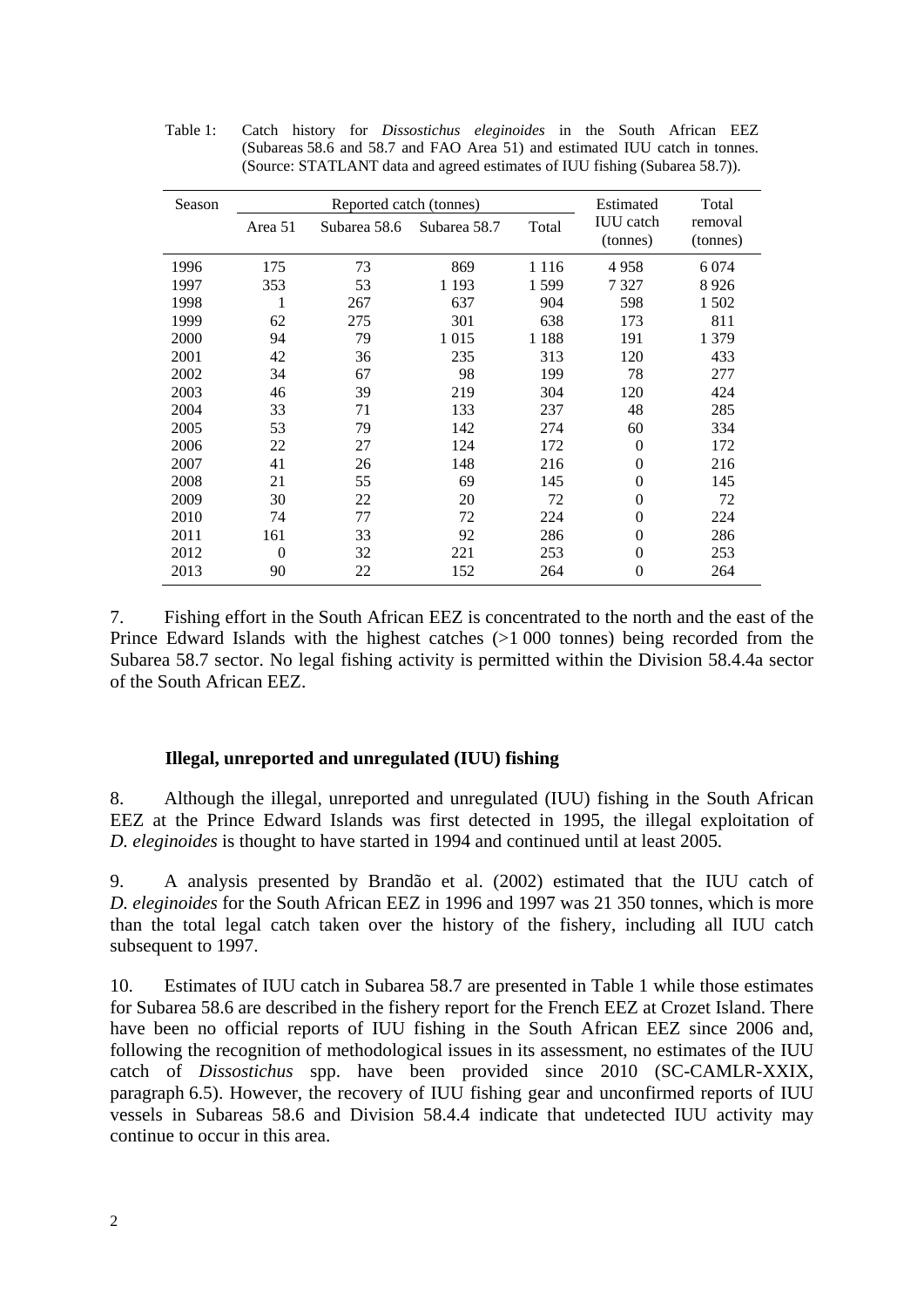# **Data collection**

## **Biological data**

11. The collection of biological data is conducted as part of the CCAMLR Scheme of International Scientific Observation. In longline fisheries targeting *D. eleginoides,* biological data collection includes representative samples of length, weight, sex and maturity stage, as well as collection of otoliths for age determination of the target and most frequently taken by-catch species.

### **Length distributions of catches**

12. The length-frequency distributions of *D. eleginoides* caught in this fishery from 2004 to 2013 are presented in Figure 1. These length-frequency distributions are unweighted (i.e. they have not been adjusted for factors such as the size of the catches from which they were collected). The interannual variability exhibited in the figure may reflect differences in the fished population but is also likely to reflect changes in the gear used, the number of vessels in the fishery and the spatial and temporal distribution of fishing.

13. The length frequencies for *D. eleginoides* caught by longline in the South African EEZ are presented in Figure 1. The majority of *D. eleginoides* caught ranged from 50 to 120 cm in total length, with a single strong mode at approximately 60–80 cm in 2004, shifting left from 2005 onward. The increased proportion of large *D. eleginoides* most likely reflects the gradual change in gear type from the use of Spanish longline to trotline.



Figure 1: Annual length-frequency distributions of *Dissostichus eleginoides* caught <sub>in</sub> the South African EEZ from 2004-2013. The number of hauls from which fish were measured (N) and the number of fish measured (n) in each year are provided.

# **Tagging**

14. To date a total of 992 *D. eleginoides* have been tagged and 33 have been recaptured in the South African EEZ, 10 of which were caught in the 2013 season (Table 2).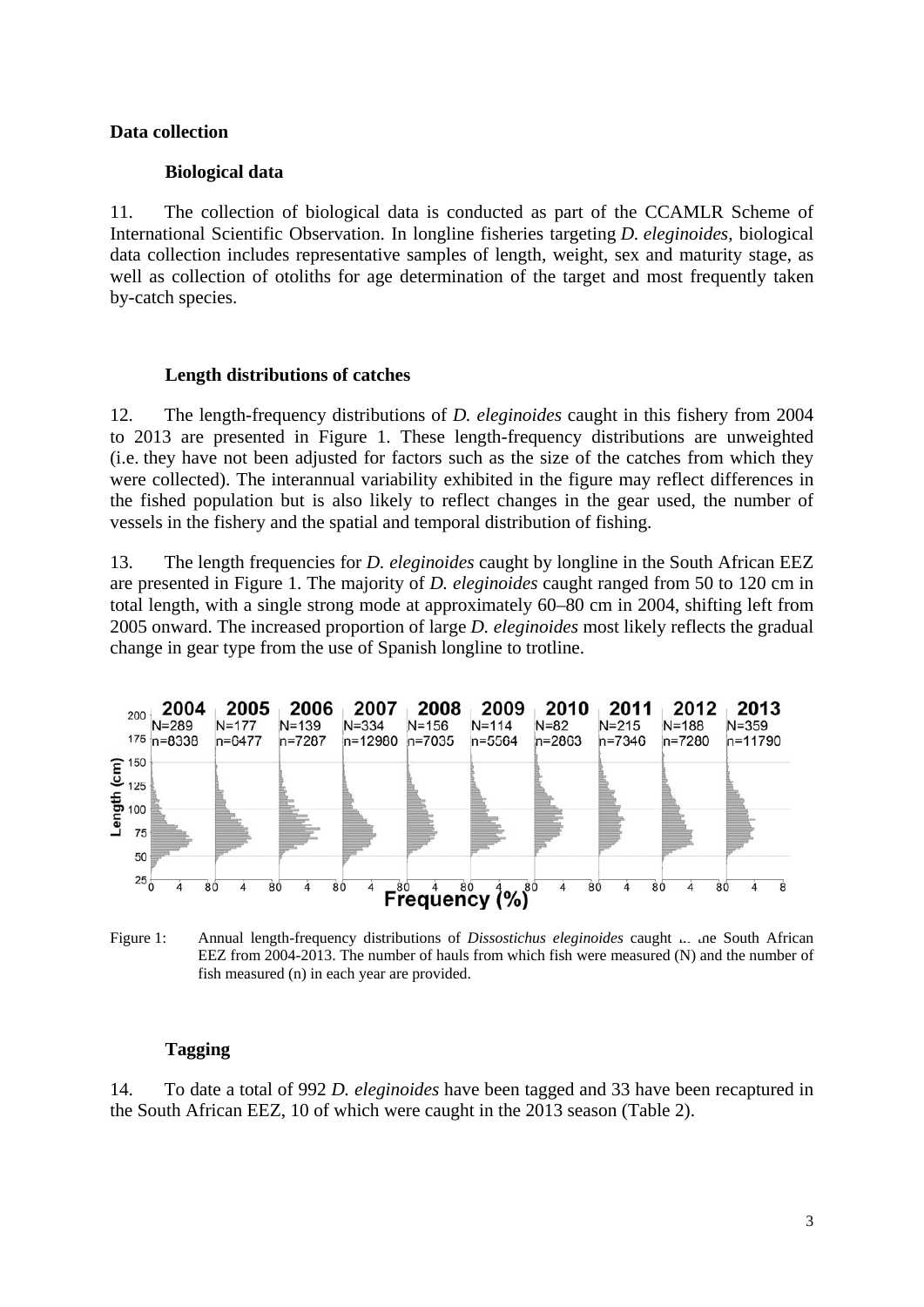|                       | Season |      |                |          |         |      |      |      |
|-----------------------|--------|------|----------------|----------|---------|------|------|------|
|                       | 2006   | 2007 | 2008           | 2009     | 2010    | 2011 | 2012 | 2013 |
| Tagged                | 94     | 128  | 120            | 140      | 74      | 46   | 136  | 254  |
| Recaptured            |        |      | $\overline{4}$ | $\theta$ |         | 4    | b    | 10   |
| Required tagging rate |        | 3    | 3              | 3        | $\prec$ |      |      |      |

Table 2: The number of individuals of *Dissostichus eleginoides* tagged and recaptured in each year in the South African EEZ.

15. Only a single tagged fish has been recorded to have moved between the French and South African EEZs and the current management approaches used by France and South Africa do not specifically consider the possibility that these island groups share the same toothfish stock.

# **Life-history parameters**

# **Data collection**

16. The life history of *D. eleginoides* is characterised by slow growth, low fecundity and late maturity. *Dissostichus eleginoides* are thought to spawn in deep water around sub-Antarctic islands, including in the vicinity of Prince Edward Islands and Crozet Island.

# **Parameter estimates**

17. There are no specific life-history parameters for *D. eleginoides* in the South African EEZ. However, for the purposes of stock assessment, the parameters estimated by Agnew et al. (WG-FSA-06/53) for this species in Subarea 48.3 have been adopted.

#### **Stock assessment status**

18. The status of *D. eleginoides* within the South African EEZ was first assessed in 2002 using an age-structured production model (ASPM) and was last reviewed by WG-FSA in 2007 (see SC-CAMLR-XXVI, Annex 5, Appendix N).

19. However, differences between the reported CPUE and catch-at-length data resulted in uncertainty in the assessment outputs. Thus, an operational management procedure (OMP) approach to address this uncertainty was developed in 2009 (SC-CAMLR-XXVII, Annex 7, paragraphs 6.1 to 6.3).

20. The OMP was not formally adopted by South Africa as a basis for management as only one of the five right holders (licensed to catch 27% of the catch limit) was active in the fishery between 2006 and 2010 and the catch limit was kept at 450 tonnes per annum from 2005 to 2010.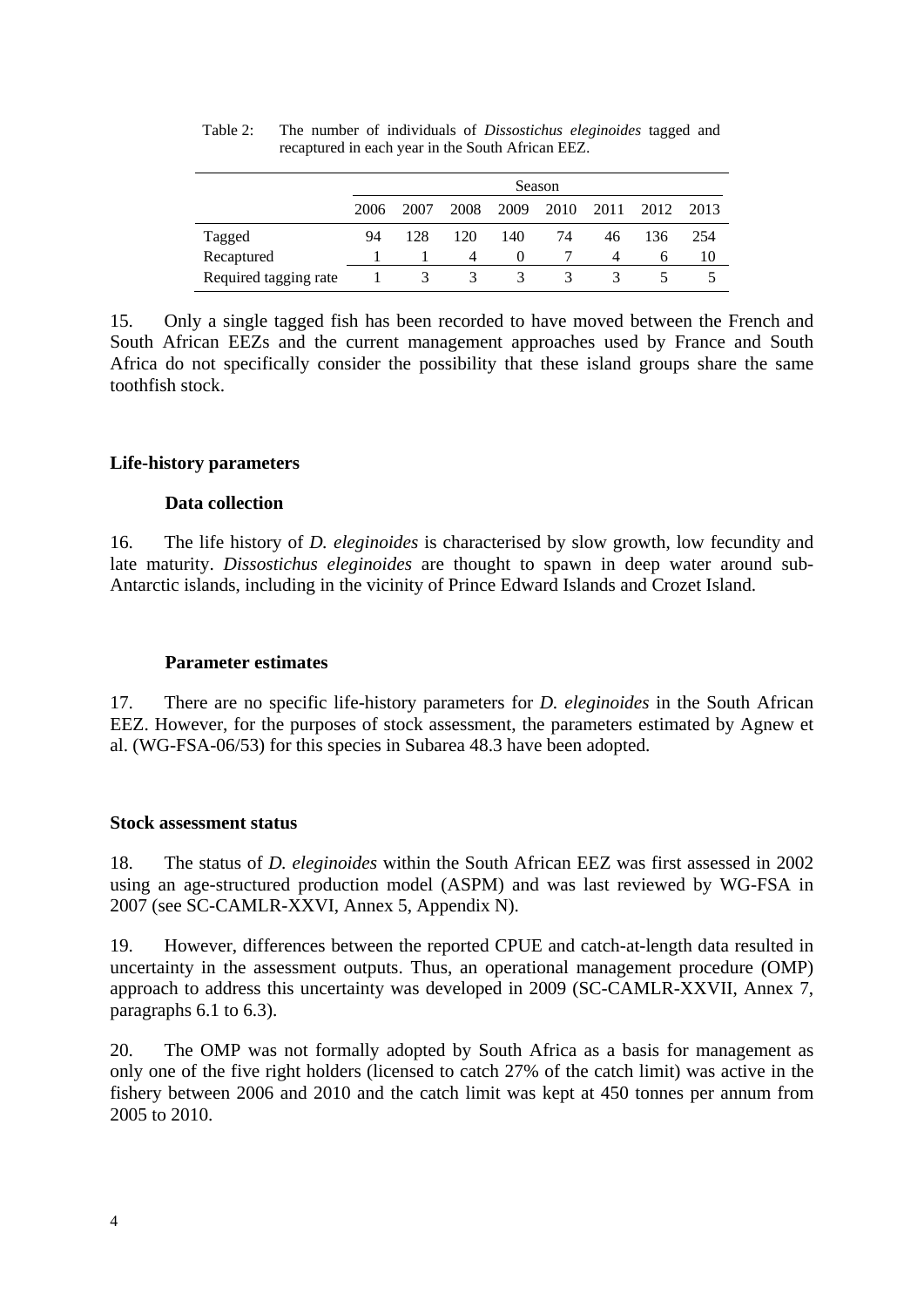21. A revision of the OMP was attempted in 2011 but was hampered by the fact that the preferred gear type had shifted, between 2008 and 2011, from Spanish longline to trotline gear. In order to standardise the catch rates (CPUE) between gear types, a two-year experiment using a general linear mixed model (GLMM), was initiated in 2012 and a precautionary catch limit of 320 tonnes per annum was set.

- (i) a research allocation of 68.8% of the annual catch limit (220 tonnes per annum) was set aside for collection of catch data from Spanish longline/trotline pairs in 2012 and 2013 with a target of 100 Spanish/trot pairs per year
- (ii) for each Spanish longline set, a trot line must be set within three nautical lines and within a period of one week either before or after the Spanish longline set
- (iii) to compensate for the expected loss of revenue associated with setting Spanish longline gear, vessels were eligible to hold the catch from two further trot-line sets against the research allocation.

# **By-catch of fish and invertebrates**

# **Fish by-catch**

22. Catch limits for by-catch species groups (macrourids, rajids and other species) are set by South Africa. The catch histories for by-catch species, over the past 10 years, are provided in Table 3.

23. The by-catch in the South African EEZ consists predominantly of macrourids, the majority of which are caught in the Subarea 58.7 sector of the EEZ. The maximum catch of 46 tonnes of macrourids, reported in 2007 (Table 3), equates to 21% of the catch of the target species reported in that year.

24. In 2013, 27 tonnes of macrourids and one tonne of rajids were reported from the South African EEZ which accounts for 54% of the catch limit of 50 tonnes set by South Africa for that by-catch group (Table 3).

# **Invertebrate by-catch including VME taxa**

25. There are no vulnerable marine ecosystems (VMEs) or VME Risk Areas designated in the South African EEZ.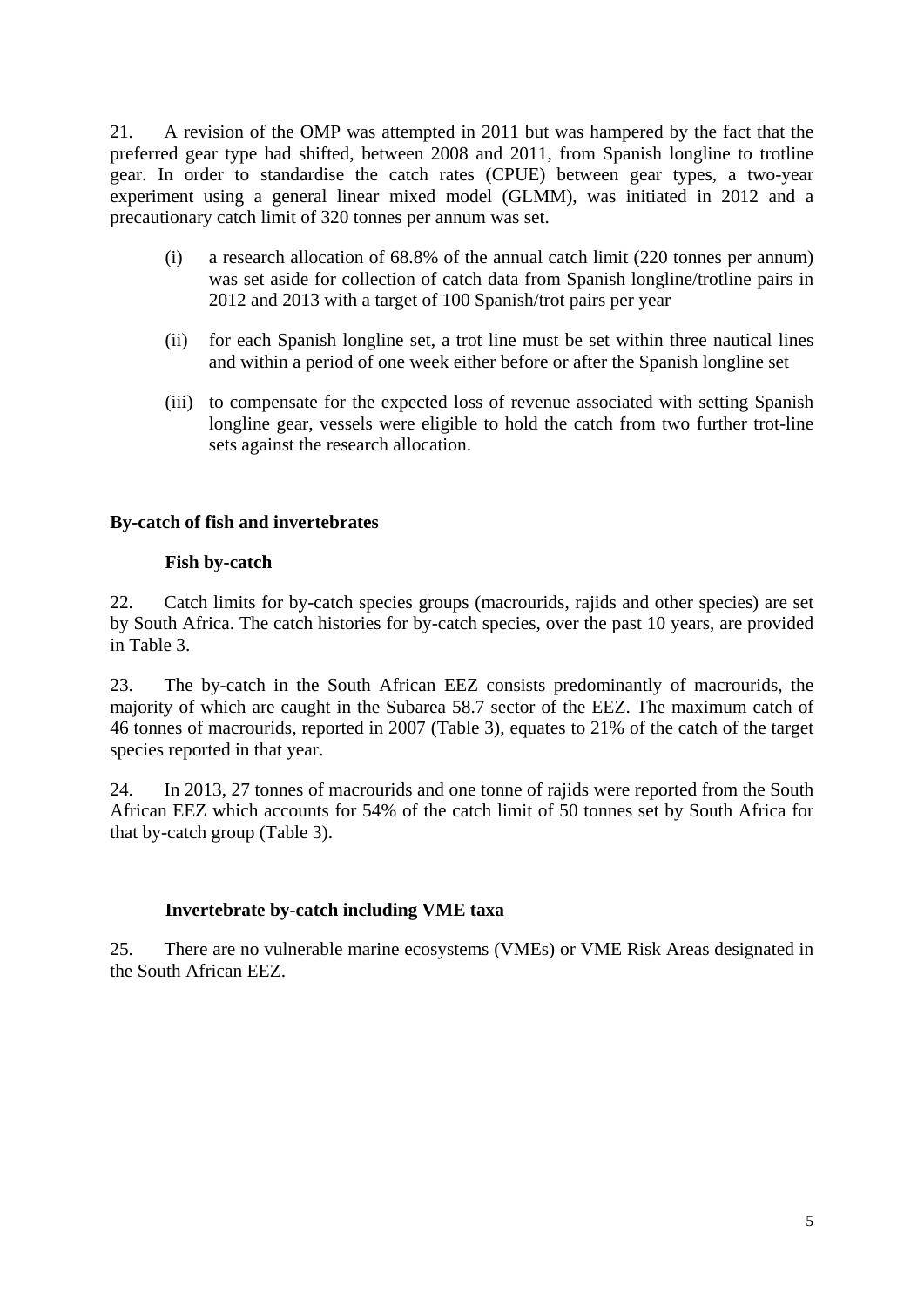| Season | Reported catch (tonnes) |                |                   |       |              |          |          |          |               |              |          |          |    |
|--------|-------------------------|----------------|-------------------|-------|--------------|----------|----------|----------|---------------|--------------|----------|----------|----|
|        |                         |                | <b>Macrourids</b> |       | Rajids       |          |          |          | Other species |              |          |          |    |
|        |                         | Area/subarea   |                   | Total | Area/subarea |          | Total    |          | Number        | Area/subarea |          | Total    |    |
|        | 51                      | 58.6           | 58.7              |       | 51           | 58.6     | 58.7     |          | released      | 51           | 58.6     | 58.7     |    |
| 2004   | 0                       | $\Omega$       | 0                 |       | $\theta$     | $\Omega$ | $\theta$ | $\Omega$ | ۰             | $\Omega$     | $\theta$ | $\theta$ |    |
| 2005   | $\theta$                | $\Omega$       |                   | 0     | $\Omega$     |          | $\Omega$ |          |               | $\theta$     |          | 22       | 23 |
| 2006   | 2                       |                | 8                 | 12    | 0            |          | 0        |          |               |              |          |          |    |
| 2007   | 15                      | 9              | 22                | 46    | $\Omega$     |          | $\Omega$ | 0        |               | ∍            | 0        | ◠        |    |
| 2008   | $\overline{2}$          | 3              | 5                 | 10    | $\Omega$     |          | $\Omega$ |          |               |              |          | ി        |    |
| 2009   |                         | 2              |                   | 4     | 0            |          | $\Omega$ |          | 381           | 0            |          |          |    |
| 2010   | 3                       | 3              |                   | ┑     | 0            |          | $\theta$ | 0        | 314           |              |          |          |    |
| 2011   | 9                       |                | 3                 | 13    | ⌒            |          |          | 3        | 421           | 3            |          |          |    |
| 2012   | 3                       | $\overline{c}$ | 12                | 18    | 0            |          |          |          | 4             | O            |          |          |    |
| 2013   | 9                       | $\mathfrak{D}$ | 16                | 27    |              |          |          |          |               |              |          |          |    |

Table 3: Catch history for by-catch species (macrourids, rajids and other species), including number of rajids released alive, in the South African EEZ in Subareas 58.6 and 58.7 in the Convention Area, and Area 51 outside the Convention Area. (Source: fine-scale data.)

#### **Incidental mortality of birds and mammals**

#### **Incidental mortality**

26. A summary of the seabird mortality by longline in the South African EEZ for the past 10 seasons is given in Table 4. The three most common species injured or killed in the fishery were white-chinned petrel (*Procellaria aequinoctialis*), southern giant petrel (*Macronectes giganteus*) and yellow-nosed albatross (*Thalassarche chlororhynchos*).

27. In 2013, three incidents of seabird mortality were reported in the South African EEZ (Table 4) all of which were *P. aequinoctialis*.

| Season | Procellaria<br>aequinoctialis | <b>Macronectes</b><br>giganteus | <i>Thalassarche</i><br>chlororhynchos | Other |
|--------|-------------------------------|---------------------------------|---------------------------------------|-------|
| 2004   | $\mathfrak{D}$                | 12                              |                                       | 7     |
| 2005   | 43                            |                                 | 6                                     |       |
| 2006   |                               |                                 |                                       |       |
| 2007   |                               |                                 |                                       |       |
| 2008   |                               |                                 |                                       |       |
| 2009   |                               |                                 |                                       |       |
| 2010   |                               |                                 |                                       |       |
| 2011   |                               |                                 |                                       |       |
| 2012   |                               |                                 |                                       |       |
| 2013   | 3                             |                                 |                                       |       |
| Total  | 48                            | 12                              | 6                                     | 8     |

Table 4: Incidental mortality of seabirds in the South African EEZ for the past 10 years.

28. The level of risk of incidental mortality of seabirds in the fishery in the South African EEZ at the Prince Edward Islands (in both Subareas 58.6 and 58.7) is considered to be high (category 5) (SC-CAMLR-XXX, Annex 8, paragraph 8.1).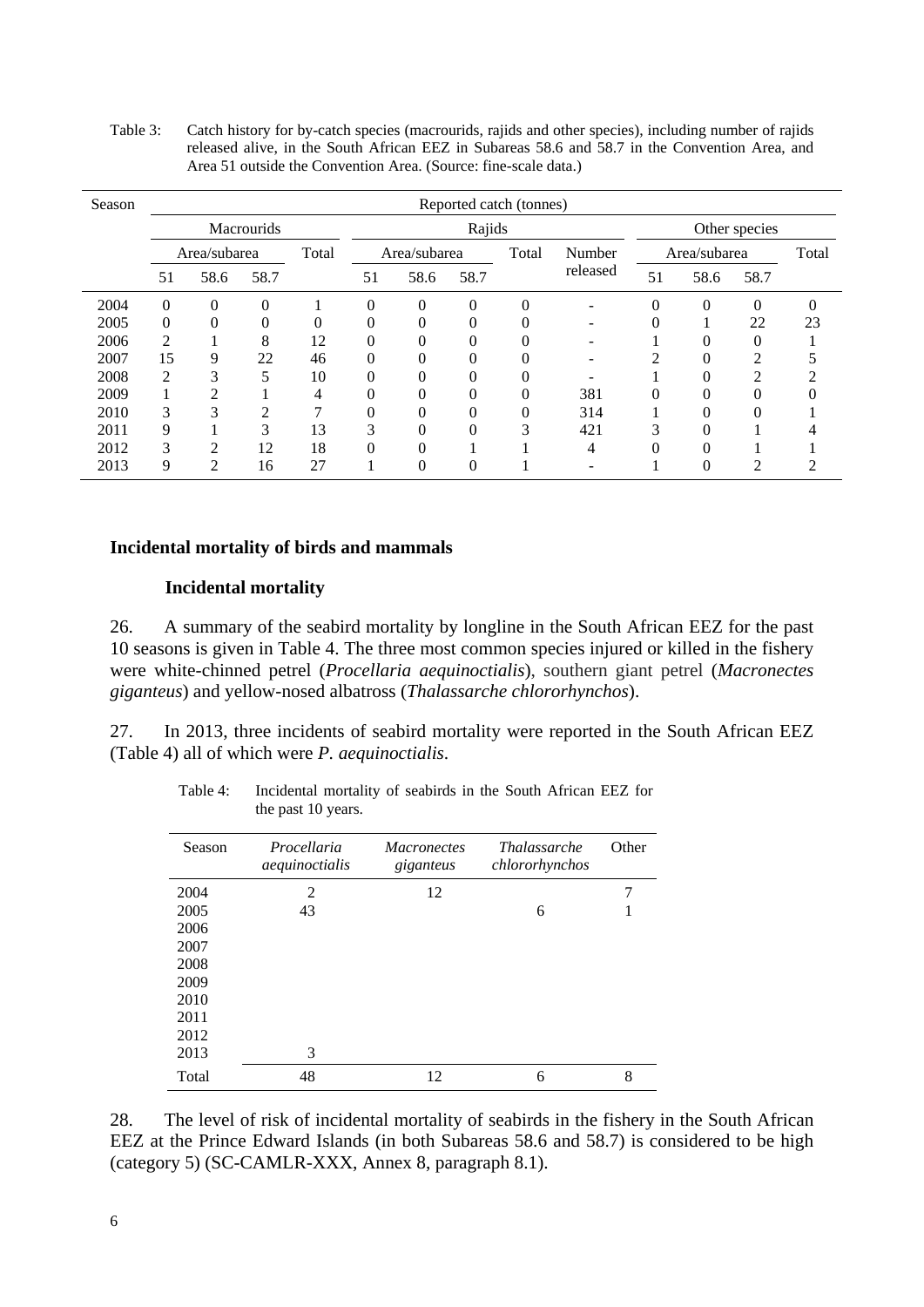29. Depredation of the catch, particularly by toothed cetaceans, is seasonal but can contribute up to 50% of loss in catch landings. There have been no reports of incidental mortalities of marine mammals over the past 10 seasons.

### **Mitigation measures**

30. The requirements of CM 25-02 'Minimisation of the incidental mortality of seabirds in the course of longline fishing or longline fishing research in the Convention Area' apply to this fishery. There is an exemption to the requirement for night setting by achieving the sink rates described in CM 24-02 and subject to a seabird by-catch limit. South Africa has applied the mitigation measures recommended by CCAMLR within its EEZ, with the exception of a seasonal closure.

31. South Africa is currently in the planning phase of the development of a Marine Protected Area (MPA) and three restricted areas within its EEZ around the Prince Edward Islands with aim of reducing the by-catch of seabirds by the fishery and contributing to the long-term recovery of *D. eleginoides* (Lombard et al., 2007).

### **Ecosystem implications and effects**

32. There is no formal evaluation available for this fishery.

# **Current management advice and conservation measures**

33. The limits in force and the advice of WG-FSA to the Scientific Committee for the forthcoming season:

- (i) CCAMLR was unable to provide management advice for the fishery in the South African EEZ at the Prince Edward Islands for the forthcoming season as no new information was available on the state of fish stocks in Subareas 58.6 and 58.7 and Division 58.4.4a outside areas of national jurisdiction
- (ii) an updated OMP will be used as the basis for management advice for the fishery in the South African EEZ
- (iii) directed fishing for *D. eleginoides* in Subareas 58.6 and 58.7 and Division 58.4.4a, outside the South African EEZ (CM 32-02), shall be prohibited.

# **References**

Brandão, A., D.S. Butterworth, B.P. Watkins and D.G.M. Miller. 2002. A first attempt at an assessment of the Patagonian toothfish (*Dissostichus eleginoides*) resource in the Prince Edward Islands EEZ. *CCAMLR Science*, 9: 11–32.